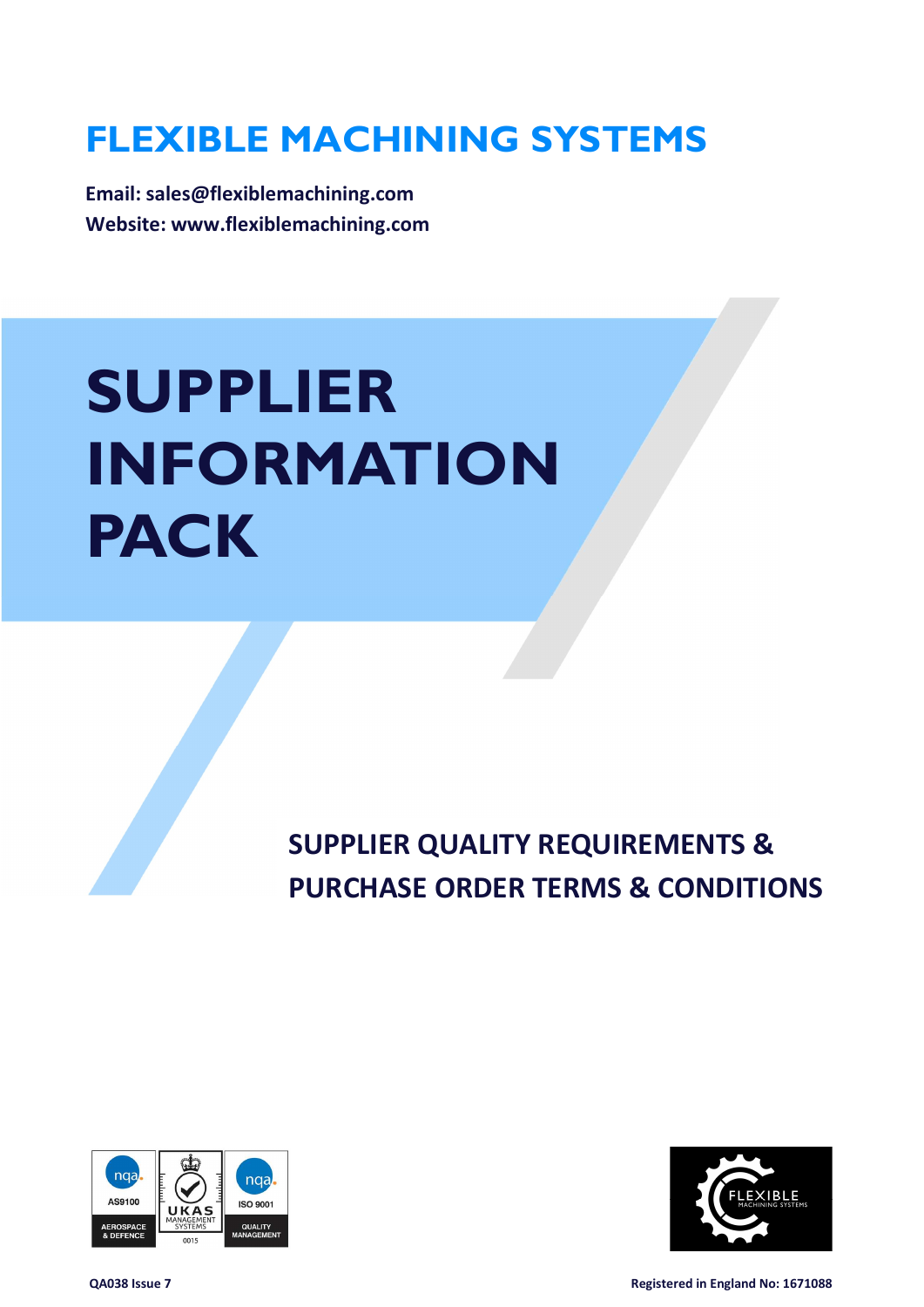# **CONTENTS**

### Change History

|              | 11/02/2022  | Purchase Order Ts&Cs (QA040) incorporated & re-titled    | <b>SB</b>       |
|--------------|-------------|----------------------------------------------------------|-----------------|
| 6            | 19/02/2020  | Logo changed                                             | <b>SB</b>       |
| 5            | 16/01/2018  | Sections I, j, k & I added                               | GT              |
| 4            | 27/01/2017  | Requirements for the use of sub-tier suppliers clarified | GT              |
| 3            | 15/12/2015  | Revised to incorporate QA041                             | GT              |
|              | 27/07/2015  | Company logo updated                                     | GT              |
|              | 16/06/2009  | Released                                                 | <b>WGM</b>      |
| <b>Issue</b> | <b>Date</b> | Change                                                   | <b>Approved</b> |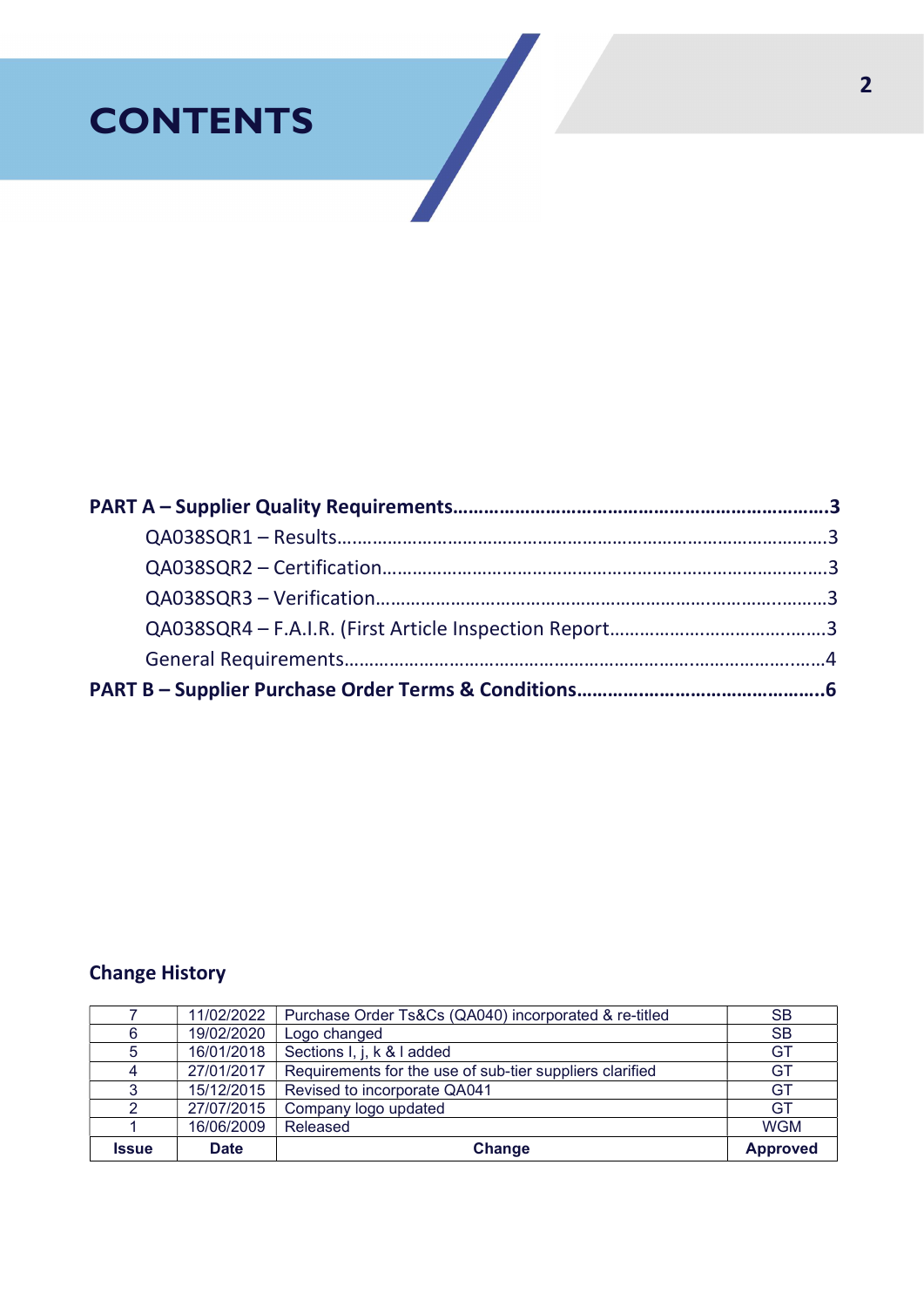## SUPPLIER QUALITY REQUIREMENTS

#### PART A – Supplier Quality Requirements

When special QA038SQR quality requirements are requested on Flexible Machining Systems Ltd (hereafter FMS) purchase orders, the following criteria applies:

#### QA038SQR1 – Results

You shall provide with the goods, results obtained by you in the course of inspecting / testing listed against the requirements of the specification forming part of the order. Such results shall be certified by a senior member of your staff responsible for Quality Assurance / Inspection Certificates or Release Documents shall be provided with the relevant goods or materials and shall bear the complete order number. You shall not sub-contract any orders awarded by FMS without written approval.

#### QA038SQR2 – Certification

Each delivery of material shall be supported by appropriate Certificates of Conformity by a senior member of your staff responsible for Quality Assurance / Inspection.

Certificates of Conformity provided will include but not be limited to the following information:

- 1) The Flexible Machining Systems order number
- 2) Supplier's delivery note number
- 3) Drawing / issue numbers and / or specification / issue numbers.
- 4) Batch / serial numbers
- 5) A statement confirming the following:
- a) The goods have been inspected and tested to drawings / specifications quoted in the order
- b) The goods conform in all respects to the requirements of the order

#### QA038SQR3 – Verification

The Goods supplied to this Purchase Order may be subject to verification by FMS and/or the FMS customer at the Suppliers Works at the discretion of Flexible Machining Systems. Please inform the FMS Purchasing Department when goods are available for Inspection. Such Inspection shall not prejudice our right to reject items after delivery.

#### QA038SQR4 – F.A.I.R (First Article Inspection Report)

The organization's system shall provide a process for the inspection, verification, and documentation of a representative item from the first production run of a new part or following any subsequent change that invalidates the previous first article inspection results. The FAIR shall be in accordance with AS9102B.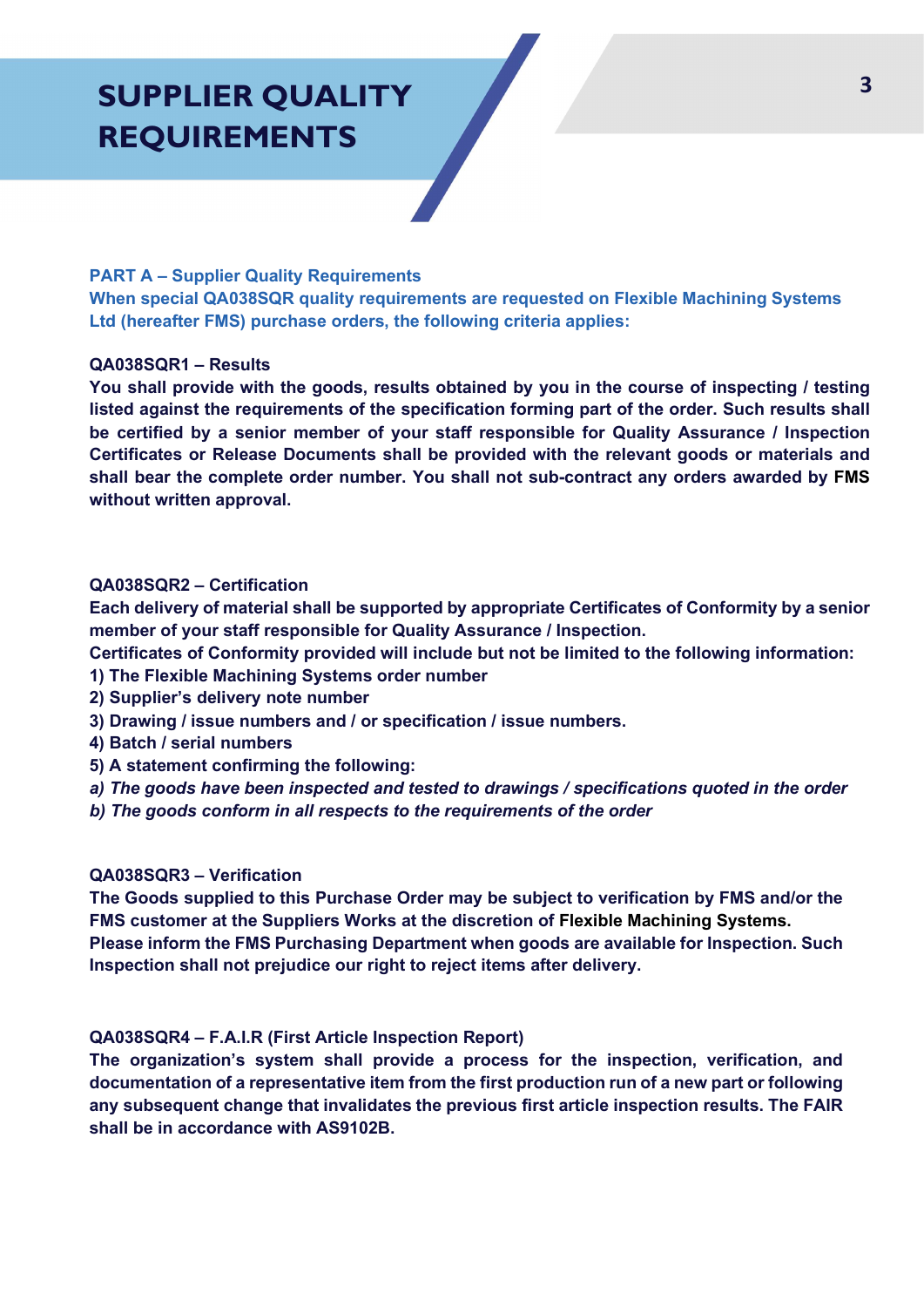### SUPPLIER QUALITY REQUIREMENTS

#### GENERAL REQUIREMENTS ALWAYS APPLICABLE

- a) In the absence of specific requirements within the drawings or specifications, all delivered goods shall be adequately packaged to prevent damage and deterioration during shipment and storage.
- b) F.O.D. (Foreign Object Damage/Debris) Suppliers shall ensure work is accomplished in a manner preventing foreign objects or material in deliverable items.
- c) When applicable, the supplier should clearly identify the date of expiry/shelf life and cure date.
- d) The supplier shall notify FMS in the event of nonconforming product being identified and apply for FMS approval via a formal concession request and submit same with product. If concession is refused, the products will need to be remade at the supplier's cost.
- e) The supplier shall notify FMS of any changes in product and/or process definition and where required, obtain FMS approval.
- f) If required, the supplier shall allow right of access to FMS, and/or the FMS customer and regulatory authority to all its facilities involved in the purchase order and to all applicable records.
- g) Sub-tier suppliers may not be used without the written approval of FMS. Where the use of sub-tier suppliers is considered necessary, FMS must be notified at the earliest opportunity and prior to commencement of any work. Full details of the nominated subtier supplier must be provided to FMS so that an assessment can be made of their suitability.
- h) The supplier shall flow down to any sub-tier suppliers the applicable requirements in the Purchase Order including key characteristics where required.
- i) The Supplier shall apply controls to any direct and sub-tier suppliers to ensure that the requirements of the FMS purchase order and those detailed above are complied with. Controls shall also be put in place to ensure that product, services or processes provided by direct or sub-tier suppliers are verified and/or validated (where required) to ensure conformity to requirements prior to shipment to FMS.
- j) The supplier shall notify FMS of any changes to processes, products or services including changes to Direct or Sub-tier suppliers, or location of manufacture and obtain approval prior to these changes being carried out.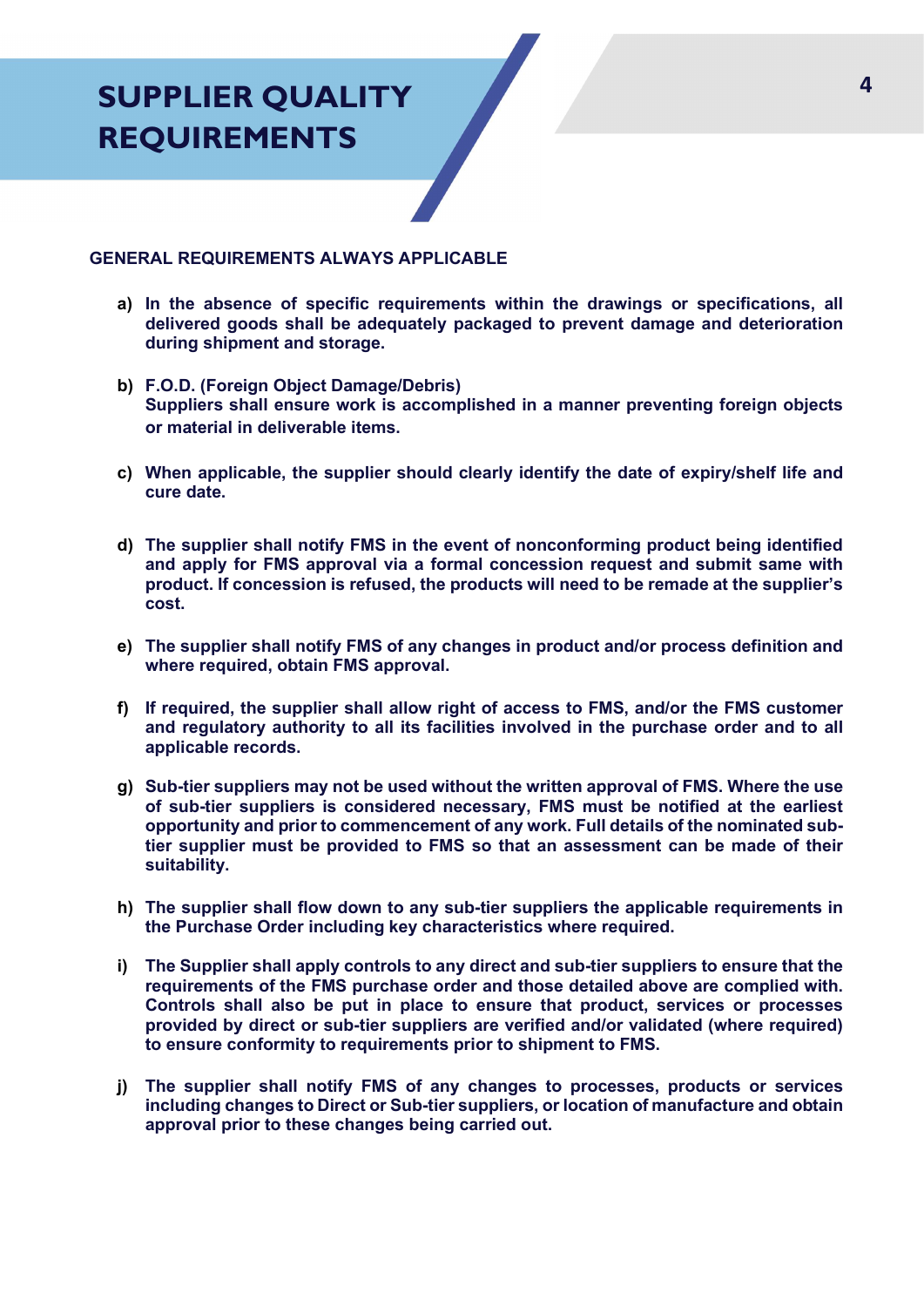### SUPPLIER QUALITY REQUIREMENTS

- k) The supplier shall plan, implement, and control processes appropriate to the supplier's organisation and product or service provided, to prevent the use of counterfeit or suspect counterfeit parts. Suppliers shall ensure considerations (where appropriate) should be had with regard to:
	- i. Training of appropriate persons in awareness and prevention of counterfeit parts
	- ii. Application of a parts obsolescence monitoring program
	- iii. Controls for acquiring externally provided product from original or authorised manufacturers, authorised distributors or other approved sources
	- iv. Requirements for ensuring traceability of parts to original or authorised manufacturers
	- v. Verification and test methods or practices to detect counterfeit parts
	- vi. Monitoring of counterfeit parts reporting from external sources
	- vii. Quarantine and reporting of suspect or detected counterfeit parts immediate
- l) The supplier shall ensure awareness of personnel within their organisation of
	- i. Their contribution to product conformity
	- ii. Their contribution to product safety<br>iii. The importance of ethical behaviour
	- The importance of ethical behaviour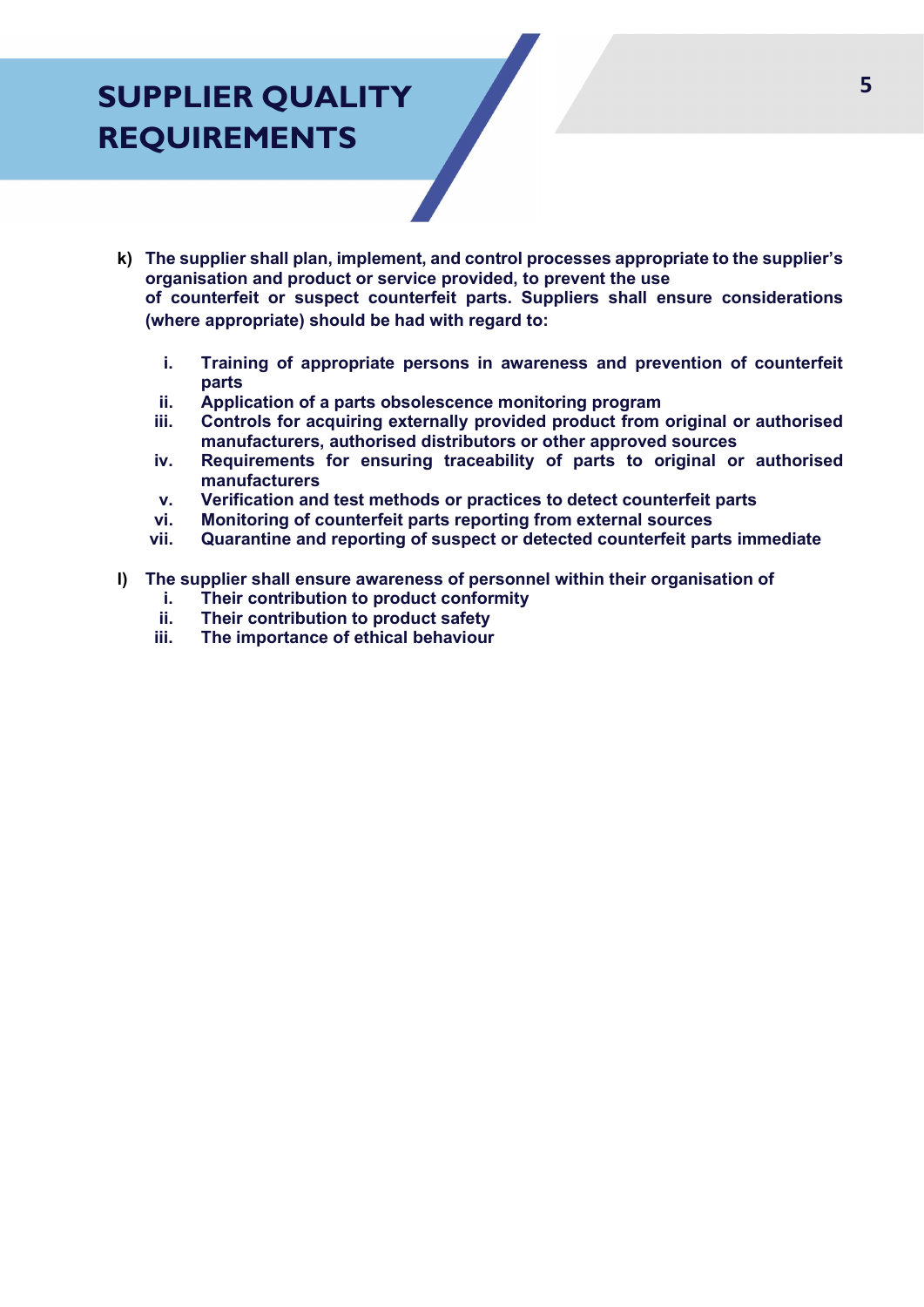### PURCHASE ORDER TERMS & CONDITIONS

#### PART B – Purchase Order Terms & Conditions

The following Terms & Conditions will apply to all Flexible Machining Systems Ltd. purchase orders.

1) In these Conditions:-

"The Order" shall mean the contract formed by the acceptance (whether express or implied) of our Order. "The Goods" shall include services. "Proprietary Goods" shall mean unused Goods of a standard type not designed or modified by us or by you on our instructions or by some third party on our behalf.

2) All the terms of the Contract between you and us are set out on the face of our order form and in these Conditions and all other written, printed, or standard terms are hereby excluded. Unless any terms discussed or arising from the previous course of business between us are specifically incorporated into the Order, they shall not form part of the contract. Any written acceptance of the Order (unless clearly stated on its fact to be a counteroffer) or delivery of the "Goods" shall be an unconditional acceptance of the Order. Any written acceptance of the Order (unless clearly stated on its face to be a counteroffer), or commencement of performance, or delivery of the Goods shall be an unconditional acceptance of the Order, its terms and conditions.

3) No variation of the Order shall be binding on us without prior agreement in and signed by our duly authorized representative, including change to price.

4) The Goods shall conform in every respect to the specifications drawings samples or descriptions furnished or adopted by us and be merchantable and free from defect in design, material and workmanship. In the case of Proprietary Goods, you shall give us advance notice of all changes in specification or design. Defective Goods, or parts thereof, will be returned to you, at your expense, for repair or replacement. You will repair or replace such defective goods or parts and return same to us, at no charge, within ten (10) days of our notification to you of such defect. We shall be entitled to deduct any costs and expenses that we may incur as a result of or in relation to such defective Goods or parts, their repair or replacement, from any sums that may be due to you from us under this Order or otherwise.

5) You will establish such quality and specification control procedures including testing and inspection and such documentation and certification as may be necessary to comply with the Order. You will give us full details of such procedures and advance notice of any proposed changes in such procedures or in any manufacturing process.

6) We shall be entitled to inspect any Goods during manufacture or on delivery. No such inspection or any failure to reject pursuant to Clause 23 below shall constitute or imply acceptance of the Goods. We shall be given any access which we may require in connection with Clauses 5 and 6 and nothing in these clauses shall relieve you of full responsibility for complying with the terms of this Order.

7) Delivery times are of the essence in this Order and the Goods must be delivered in the quantities and at the time stated in the Order or in accordance with our written instructions. We reserve the right to adjust our specified rate of delivery at any time. The forward lead times for procurement of materials and production planning will be agreed with you but you will be fully responsible for ensuring that materials are ordered in time to meet the scheduled delivery dates. We may cancel the Order if you fail to deliver the Goods by the specified dates without any liability except to pay for the goods already accepted. The right of cancellation is without prejudice to any other remedy we may have. In the event of late delivery of goods or documentation called for in the Order, then, without prejudice to any other remedy we may have and agreed and liquidated damages.

8) All Goods must be delivered carriage paid, unless otherwise stated on our order, at your risk to such destinations as we may direct. We reserve the right to make alternative delivery arrangements and to claim an allowance equal to any carriage charge. We will not pay for nor return packing materials unless previously agree.

9) You shall provide us with such invoices, advice notes, delivery notes and other documentation as we shall from time to time specify. The order number is to be quoted on all documentation and advice notes are to be sent at the time the Goods are dispatched.

10) All materials, drawing, patterns, gauges, tooling, castings, samples, specifications, and other technical data prepared in connection with the Order (in this Clause and in Clauses 11 and 12 are referred to as "the said items") shall be our exclusive property and we may reproduce and use the said items freely for any purpose whatsoever.

11) You hereby undertake not without our prior written consent to use any of the said items as detailed in Clause 10 except in connection with the Order and in particular not to manufacture or sell the goods or any part thereof except to us or on behalf. You will not apply for any Letters, Patent or Registered Design in relation to the Goods or the said items.

12) You will keep safe any of the said items as detailed in Clause 10 in your possession and replace any which are lost or damaged within a reasonable time. You will not part with the possession of the said items nor do any act inconsistent with our ownership thereof. You shall treat the said items as strictly confidential and not make any modifications thereto. The provisions of Clauses 10, 11 and 12 shall not apply to Proprietary Goods

13) You shall indemnify us against all claims, costs and expenses resulting from any infringement or any Letters, Patent, Registered Trademark or Registered Design, or any passing-off action, in any part of the World and assist in the defense of any action brought against us. You shall not be liable under this Clause if any such infringement is due solely to your manufacture of goods strictly in accordance with any designs, plans or specification supplied by us.

14) Neither this Order nor our name shall be used by you for advertisement or publicity purposes without our prior written consent.

15) Where parts are proprietary, they shall be made available for the life of our vehicle or product. If you intend to discontinue manufacture of the Goods or parts thereof that are not superseded by other acceptable Goods or parts then you will give good notice, in writing, of such intention and afford us the opportunity of ordering, at reasonable prices such quantities that will be required. Alternatively, we may agree to buy such drawings, patterns, specifications for us to make, in which case, you will provide us at no charge with full details of all your suppliers and subcontractors employed in the manufacture of such Goods and parts.

16) Unless otherwise agreed in writing, we shall pay 30 days net monthly.

17) You will indemnify us against any loss damage or injury to us and from and against any claim in respect of loss damage or injury